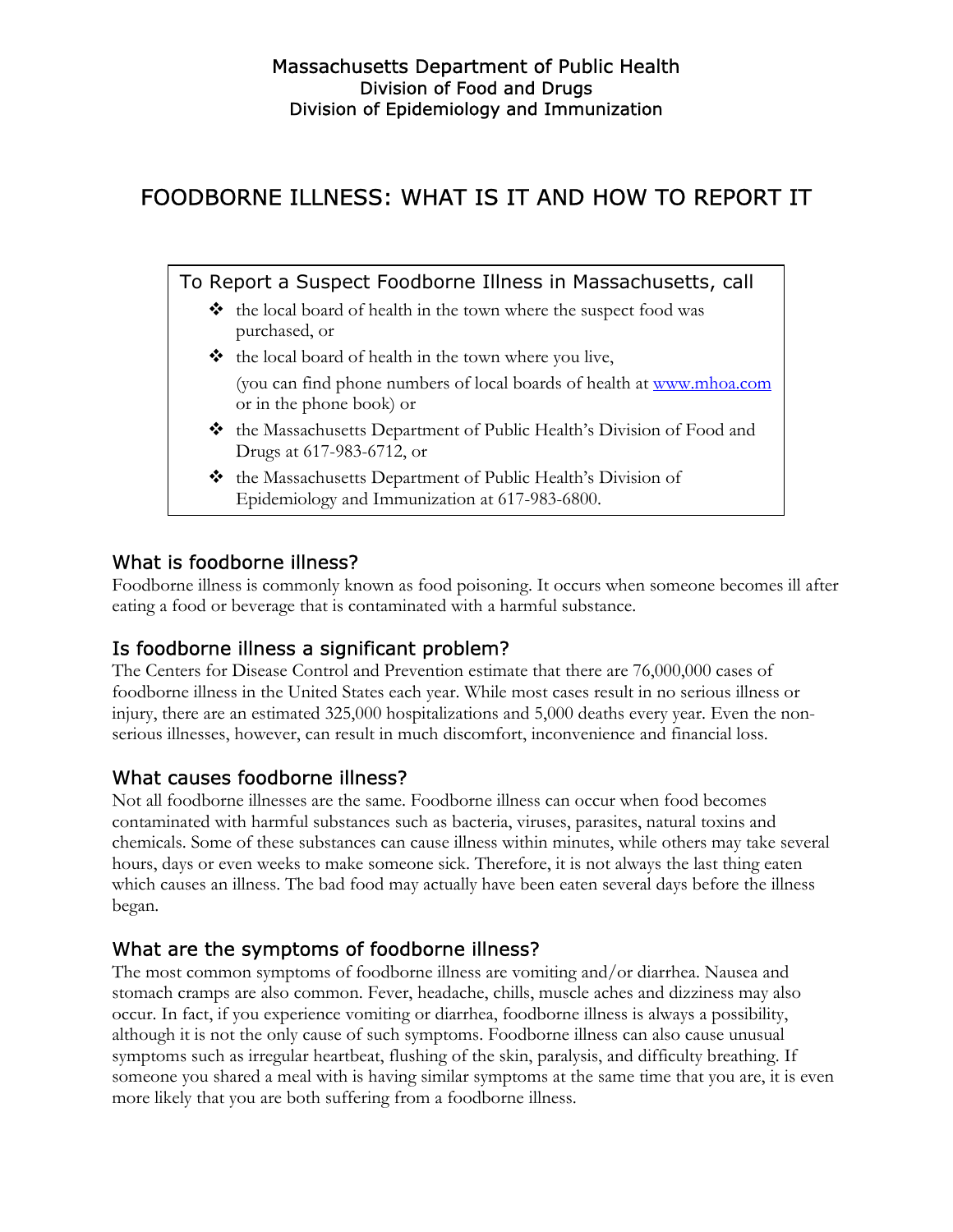### What should I do if I suspect I have a foodborne illness?

**You should consult a doctor for advice on whether medical treatment is needed.** Many foodborne illnesses are relatively short-lived. Many people will get better without treatment. However, it is always advisable to consult a doctor if you have any concerns about the seriousness of your illness. Young children, the elderly and immunocompromised people are more likely than others to experience severe illness. If you do see a doctor, you may be asked to provide a stool sample for testing. For many foodborne illnesses, a stool test is needed to confirm the diagnosis. As soon as you can, you should call your local board of health or the Massachusetts Department of Public Health to report the suspect foodborne illness.

## How do I report a foodborne illness?

If you think you or someone you know has experienced a foodborne illness, there are several ways you can report the incident. You can call:

- $\triangleleft$  the local board of health in the town in which the suspect food was eaten or purchased, or
- $\triangleleft$  the local board of health in the town in which you live, (You can find phone numbers of local boards of health at [www.mhoa.com](http://www.mhoa.com/) or in the phone book) or
- the Massachusetts Department of Public Health's Division of Food and Drugs at 617-983-6712, or
- \* the Massachusetts Department of Public Health's Division of Epidemiology and Immunization at 617-983-6800.

Be prepared to answer some questions. The interview may take as long as 10-15 minutes to complete. You will be asked to give as many details as you can about the ill person(s) and what they ate during the **72 hours** before getting ill. A 72-hour food history is important. It is not always the last thing you ate that made you ill. Many of the substances that cause foodborne illness take several days to cause illness. For example, Salmonella bacteria typically take 12 to 72 hours to make you ill. You will also be asked to describe the symptoms you experienced. You will be asked about the time the symptoms started, how long they lasted and whether a doctor was seen. You may also be asked about recent travel, pet ownership and exposure to drinking and recreational water. Note: If you **have questions or concerns about your health you should contact a doctor.** 

### Do I need to give my name?

You will be asked to give your name and the names, addresses and phone numbers of all the ill people as well. You do not have to give out any names if you do not wish to. The more information you provide the easier it is for health agents to do the necessary follow-up. **All information you give will be kept strictly confidential.** The information will only be shared with public health officials who are conducting the follow-up investigation. Identities of ill people will not be disclosed to the food establishment or anyone else without permission.

#### What is the role of the health departments in preventing foodborne illness?

The Massachusetts Department of Public Health works with federal agencies and 336 local health departments to ensure a safe food supply for Massachusetts. Health agents and food inspectors